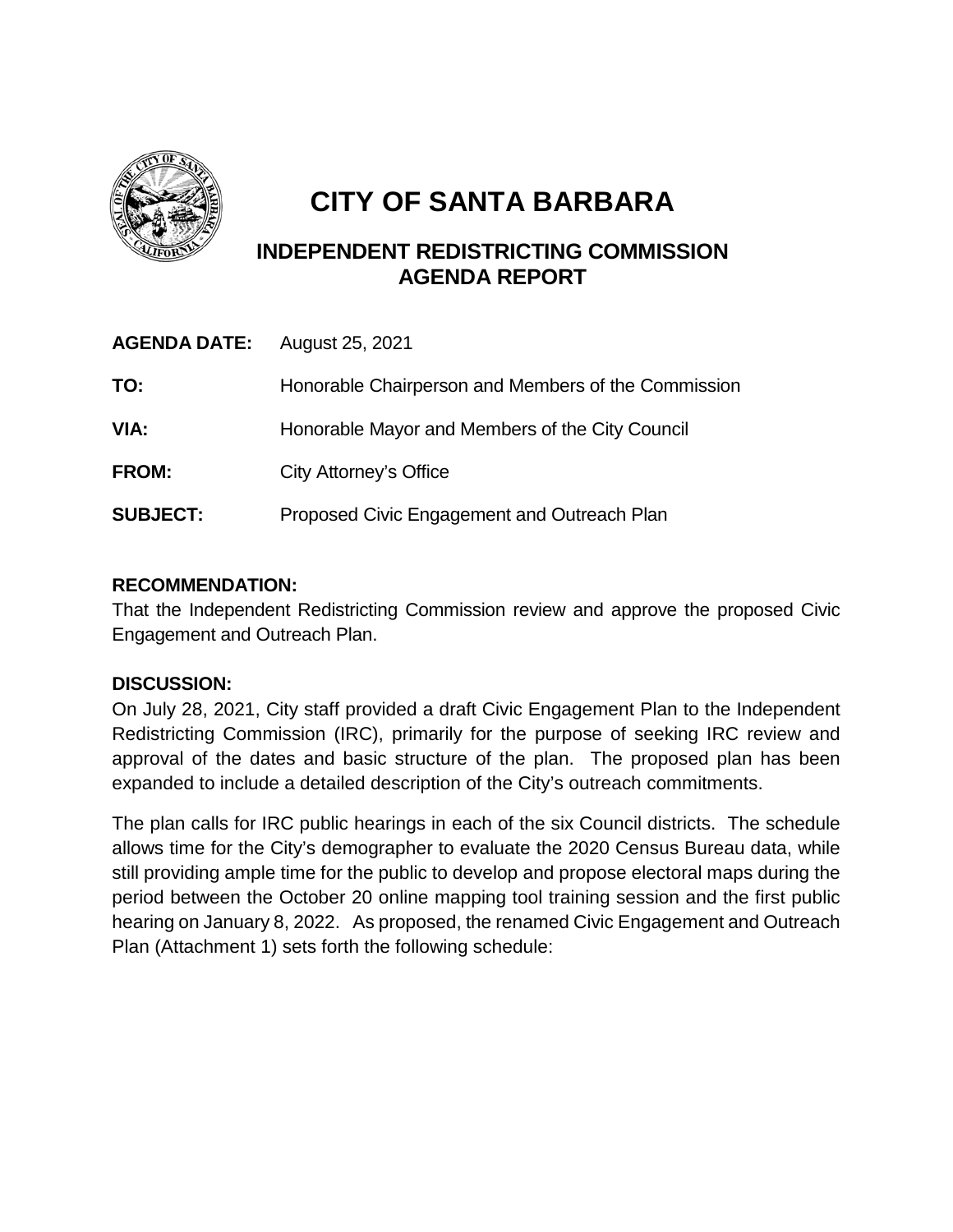Independent Redistricting Commission Agenda Report Proposed Civic Engagement and Outreach Plan August 25, 2021 Page 2

| <b>Meeting Type</b>                   | <b>Date</b>                  | <b>Location</b>           | <b>Time</b>             |
|---------------------------------------|------------------------------|---------------------------|-------------------------|
| <b>Introduction Hearing</b>           | Monday<br>September 20, 2021 | Virtual: Go To<br>Meeting | 6:00 p.m.<br>-7:30 p.m. |
| Agenda: Introduce the IRC to          |                              |                           | <b>PST</b>              |
| the community; introduce the          |                              |                           |                         |
| online electoral mapping              |                              |                           |                         |
| tools; explain the redistricting      |                              |                           |                         |
| process and timeline. Discuss         |                              |                           |                         |
| the October release of the            |                              |                           |                         |
| preliminary draft maps                |                              |                           |                         |
| <b>Technical Training &amp; Map</b>   | Wednesday                    | Virtual: Go To            | $6:00 -$                |
| <b>Introduction Hearing</b>           | October 20, 2021             | Meeting                   | 7:30 p.m.               |
| (Before OR after City draws           |                              |                           | <b>PST</b>              |
| redistricting map)                    |                              |                           |                         |
| Agenda: Release of the                |                              |                           |                         |
| preliminary draft maps; Public        |                              |                           |                         |
| map drawing workshop                  |                              |                           |                         |
| <b>District 1 Hearing</b>             | Saturday                     | Franklin                  | $10:00 -$               |
| (After City draws draft               | <b>January 8, 2022</b>       | Elementary<br>School      | 11:30 a.m.              |
| redistricting map)                    |                              |                           | <b>PST</b><br>$6:00 -$  |
| <b>District 2 Hearing (After City</b> | Thursday                     | La Cumbre                 |                         |
| draws draft redistricting map)        | January 20, 2022             | Junior High<br>School     | 7:30 p.m.<br><b>PST</b> |
| <b>District 3 Hearing</b>             | Saturday                     | Harding                   | $10:00 -$               |
|                                       | February 12, 2022            | Elementary                | 11:30 a.m.              |
|                                       |                              | School                    | <b>PST</b>              |
| <b>District 4 Hearing</b>             | Thursday                     | Peabody                   | $6:00 -$                |
|                                       | March 3, 2022                | Elementary                | 7:30 p.m.               |
|                                       |                              | School                    | <b>PST</b>              |
| <b>District 5 Hearing</b>             | Wednesday                    | MacKenzie                 | 6:00-7:30               |
|                                       | March 9, 2022                | Park or Hope              | p.m. PST                |
|                                       |                              | Elementary                |                         |
|                                       |                              | School                    |                         |
| <b>District 6 Hearing</b>             | Monday                       | Carrillo                  | 6:00-7:30               |
|                                       | March 14, 2022               | Recreation                | p.m. PST                |
|                                       |                              | Center                    |                         |
| IRC meeting and hearing to            | Wednesday                    | <b>TBD</b>                |                         |
| deliberate on and adopt               | March 30, 2022               |                           |                         |
| redistricting map                     |                              |                           |                         |